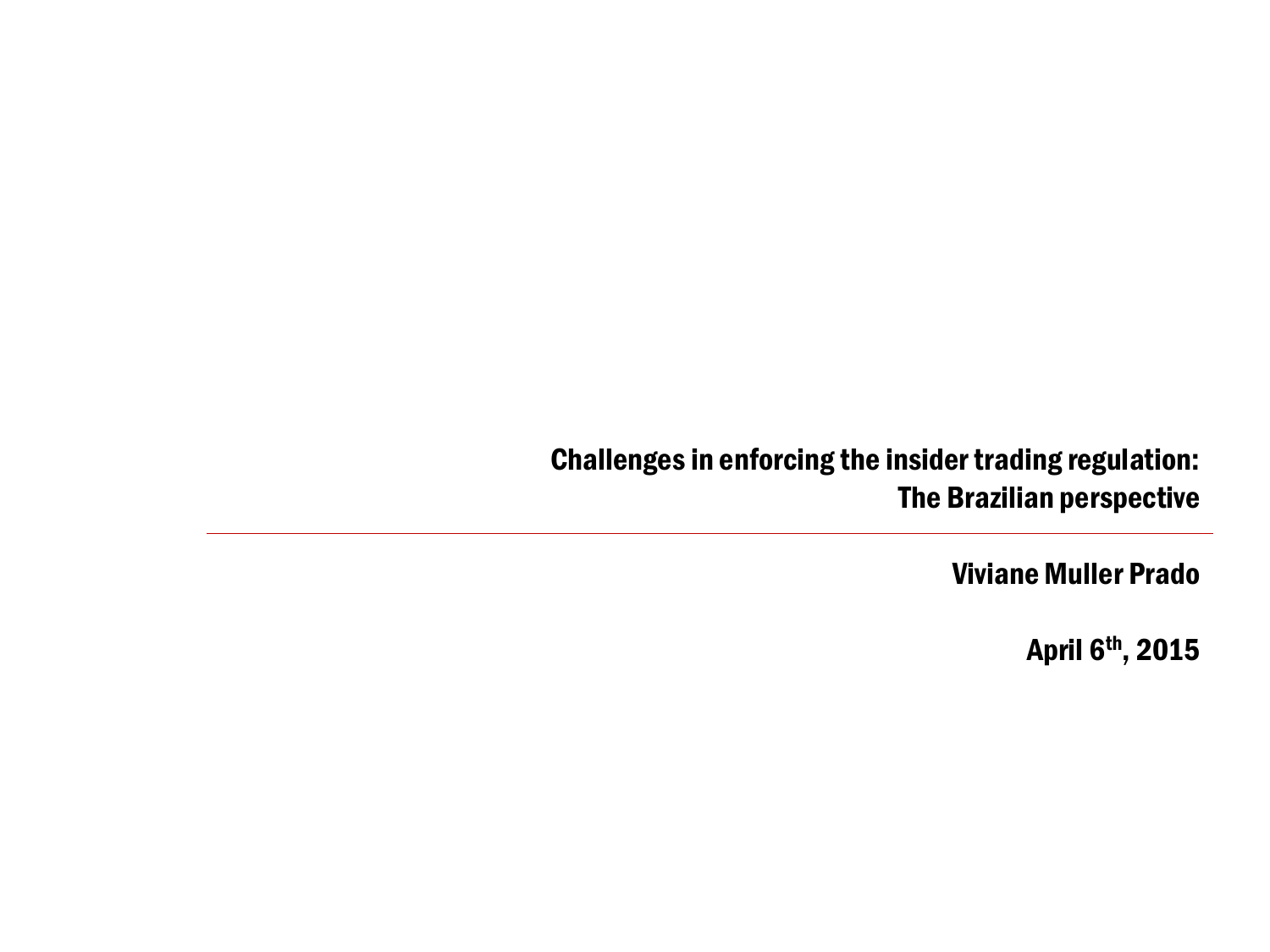### Law 6.404, 1976

Article 155. (…)

Paragraph 1. An officer or director of a publicly traded corporation shall also treat in confidence any information not yet disclosed to the public, which he/she obtained by virtue of his/her position and which may significantly affect the pricing of securities, and shall not use of such information to obtain any advantages to himself/herself or to third parties by purchasing or selling securities.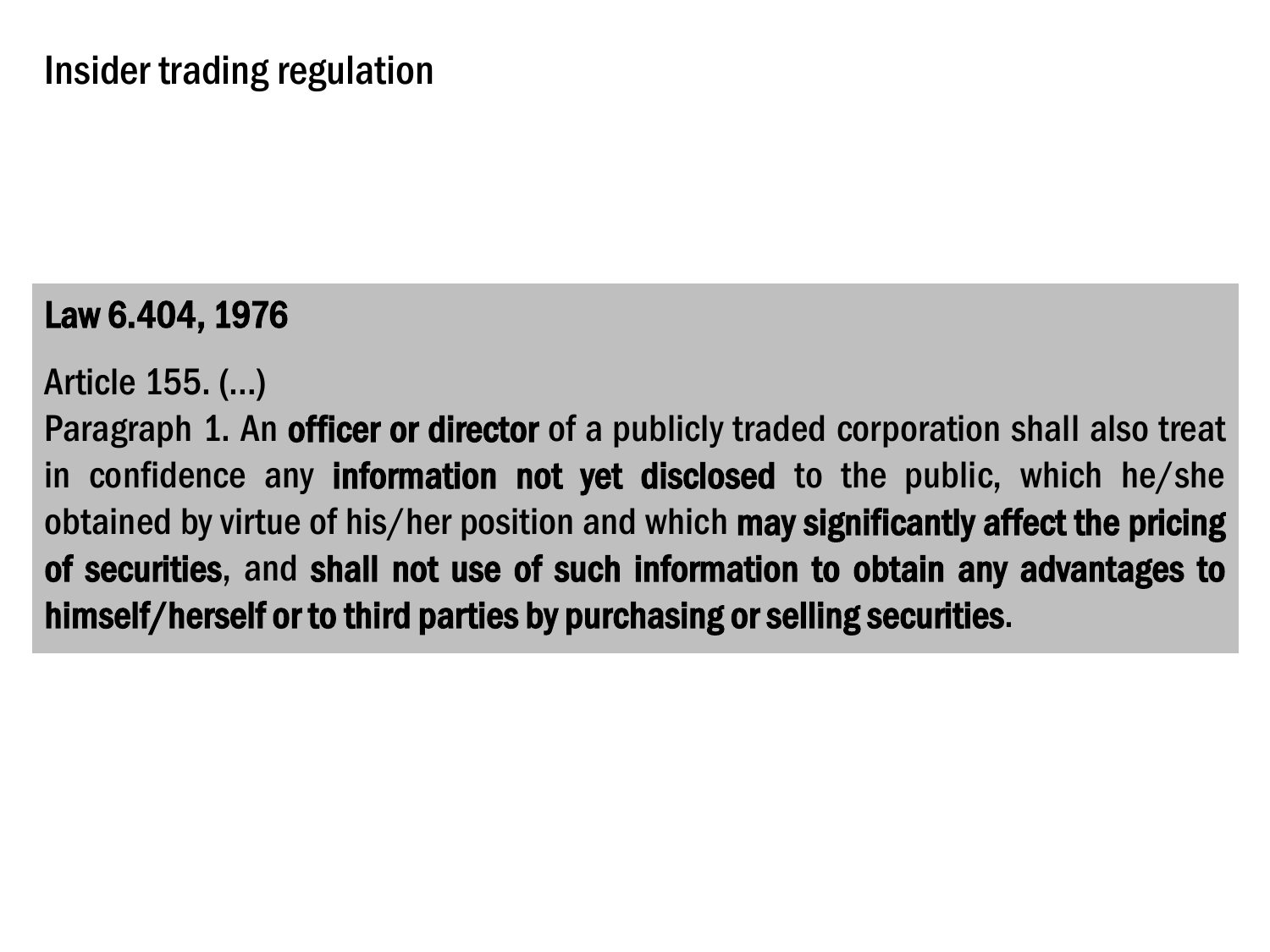Law 6.404, 1976 (2001 reform)

Article 155. (…)

Paragraph 4. It is forbidden to use relevant information not yet disclosed to the market, by any person with the goal of retaining an advantage in the securities market for the person in question or for others.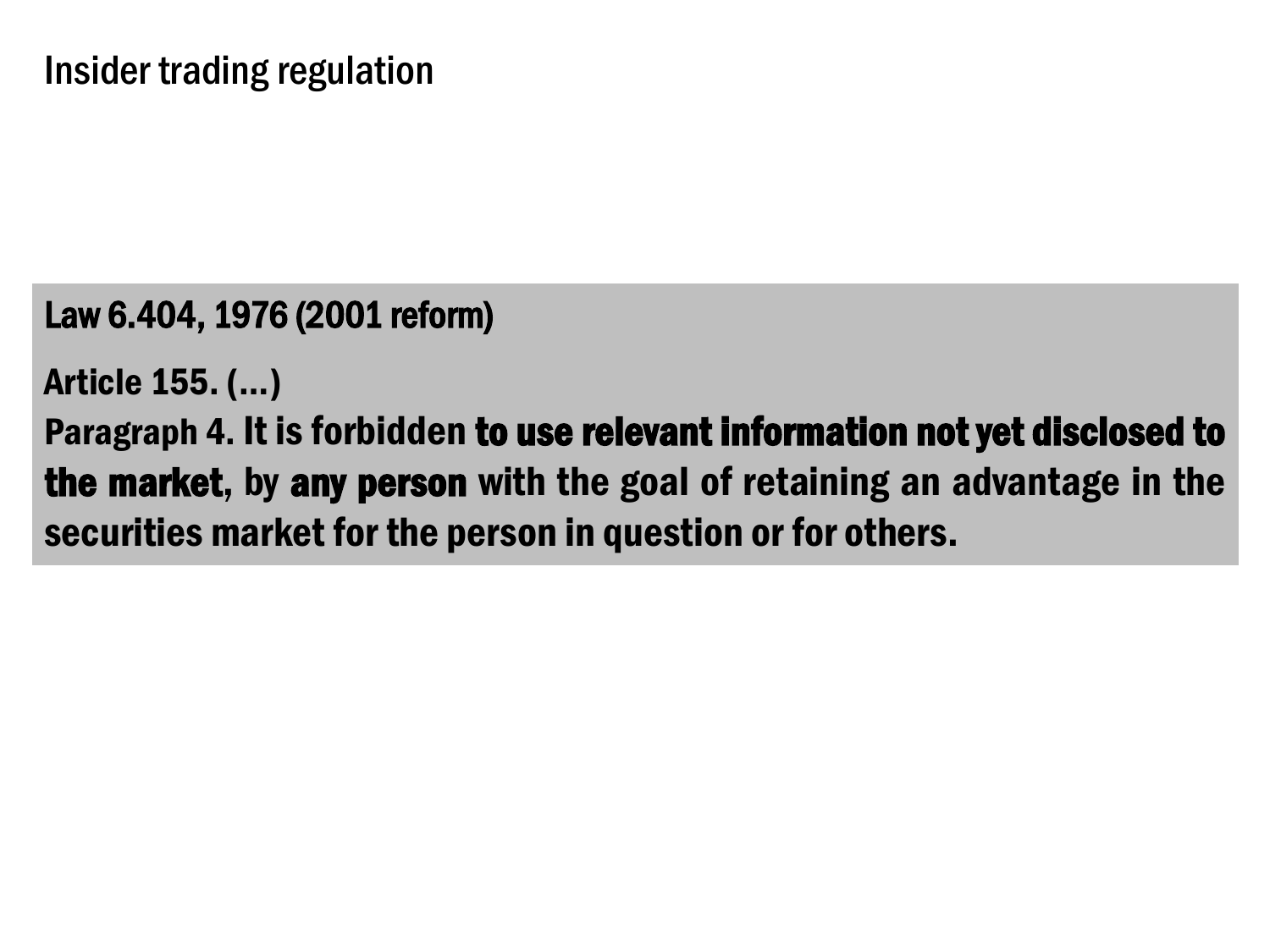## Insider trading regulation

#### Law 6.404, 1976

Article 155. An officer shall serve the corporation with loyalty, shall treat its affairs with confidence and shall not: Paragraph 1. An officer of a publicly held corporation shall also treat in confidence any information not yet revealed to the public, which he obtained by virtue of his position and which may significantly affect the quotation of securities, and shall not make use of such information to obtain any advantages for himself or for third parties by purchasing or selling securities.

#### Law 6.385, 1976 (2001 reform)

Article 27-D. To use relevant information not yet disclosed to the market, which one may know and which must remain confidential, so as to create undue advantages, for oneself or others, through the negotiation of securities, in one's behalf or on behalf of others:

Penalty – imprisonment of one (1) to five (5) years and fine of up to three (3) times the amount of the undue advantage obtained as a result of the crime.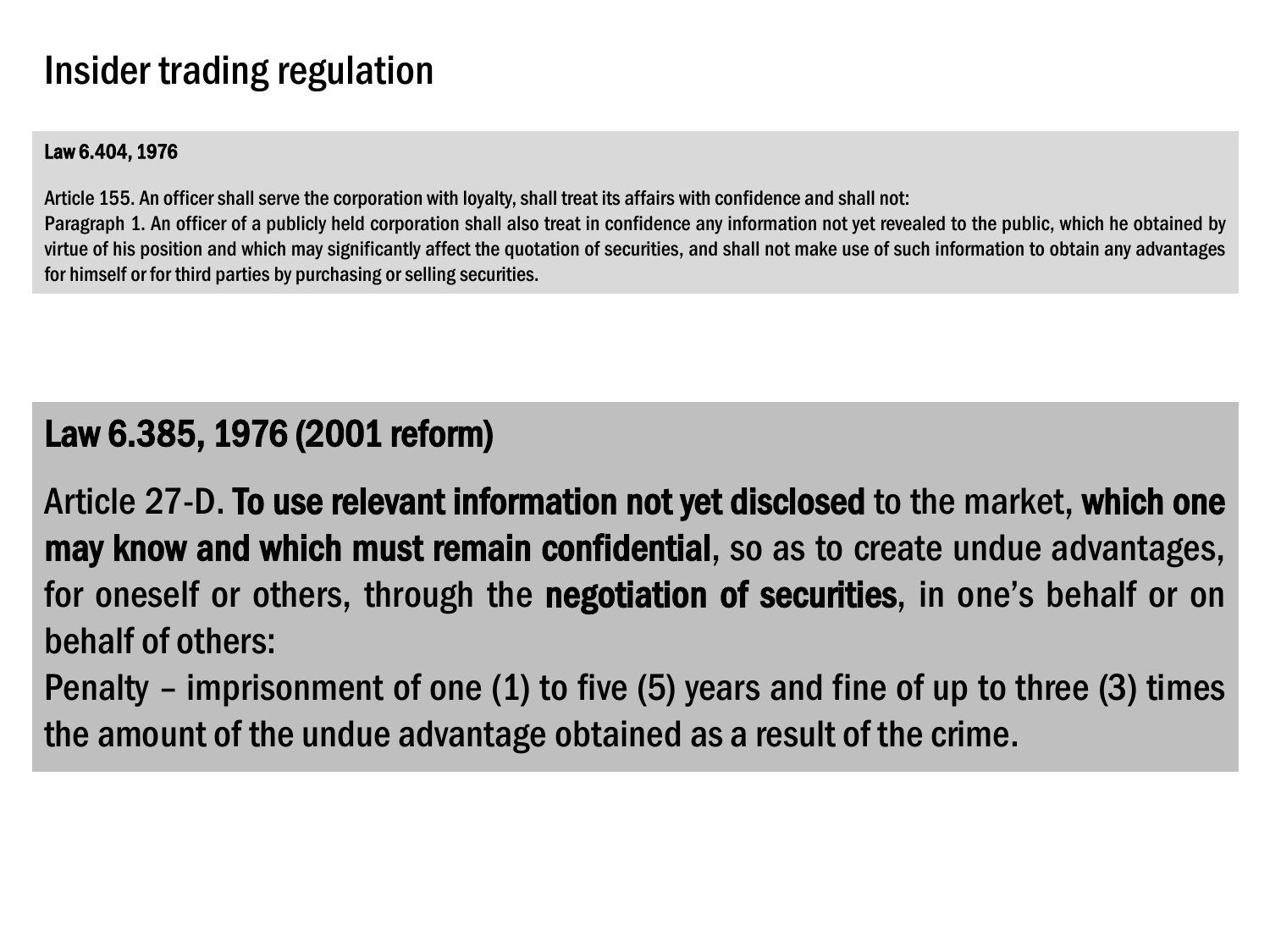# Insider trading. Theory



Fiduciary-duty

[Misappropriation](Esqueleto_apresenta%C3%A7%C3%A3o_Fordham.docx) theory



Equal accessto [information](Esqueleto_apresenta%C3%A7%C3%A3o_Fordham.docx) theory



[Administrative/civil](Esqueleto_apresenta%C3%A7%C3%A3o_Fordham.docx)  sphere: equal acess to information

Criminal sphere: fiduciary-duty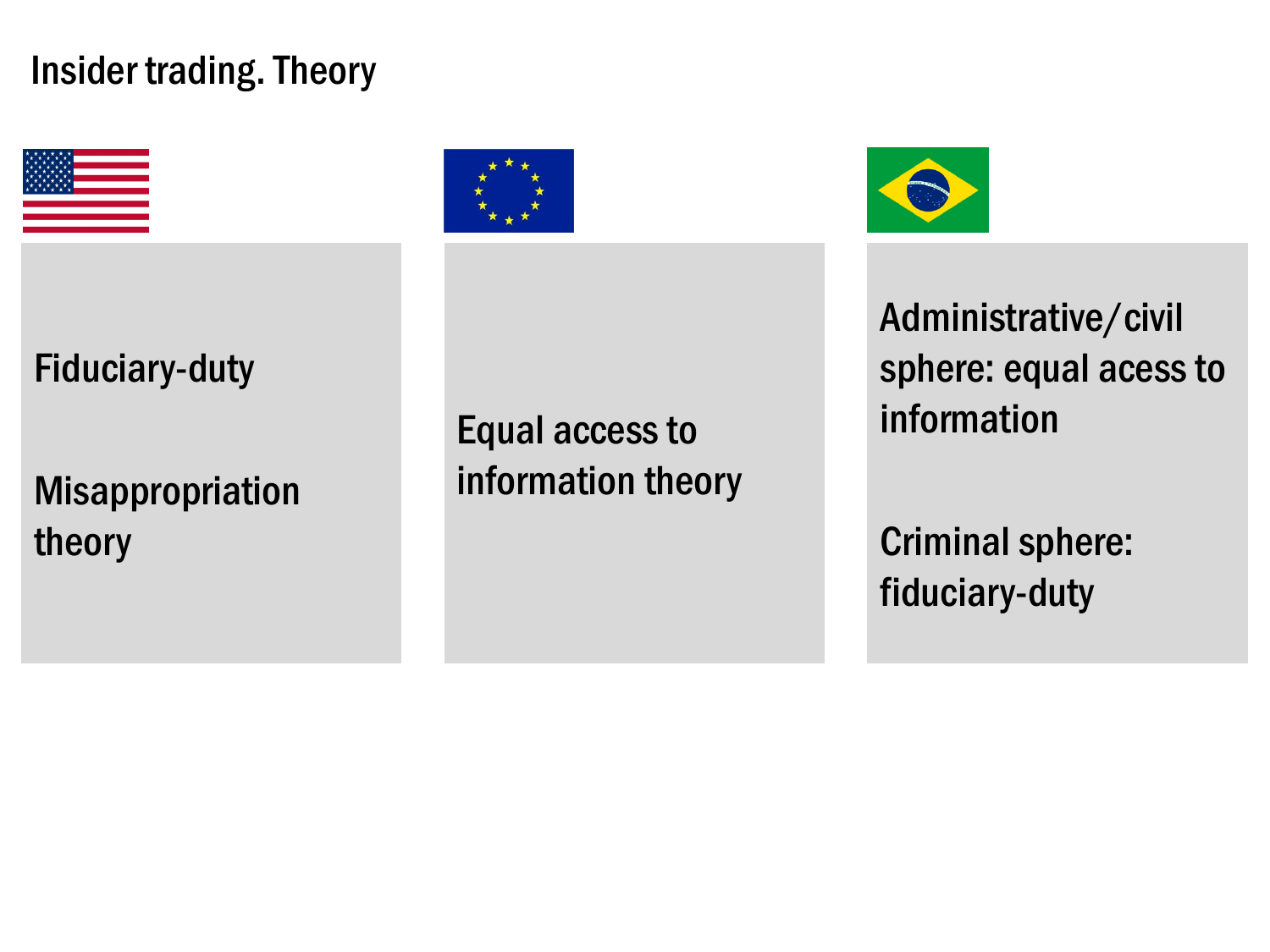# Regulated parties subjected to insider trading prohibition



- Corporate insiders ("traditional" insiders)
- "Constructive" insiders [\(e.g. Underwritters](Esqueleto_apresenta%C3%A7%C3%A3o_Fordham.docx) / attorneys)



- Primary insider trading
- Secondary insider trading



- Administrative/civil spheres: primary and secondary insiders
- [Criminal sphere: just](Esqueleto_apresenta%C3%A7%C3%A3o_Fordham.docx) primary ("traditional and constructive" insiders)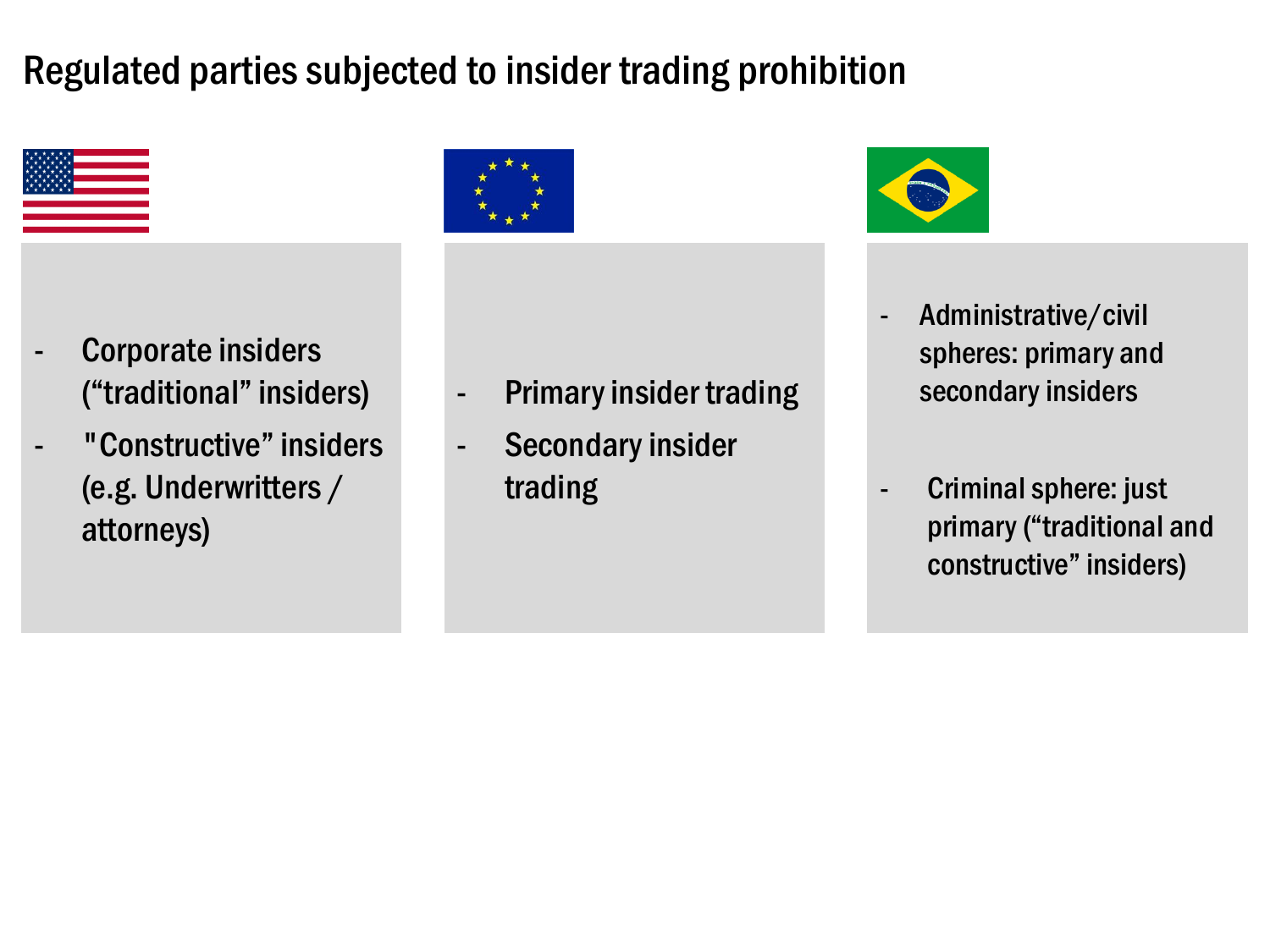# Enforcement at CVM

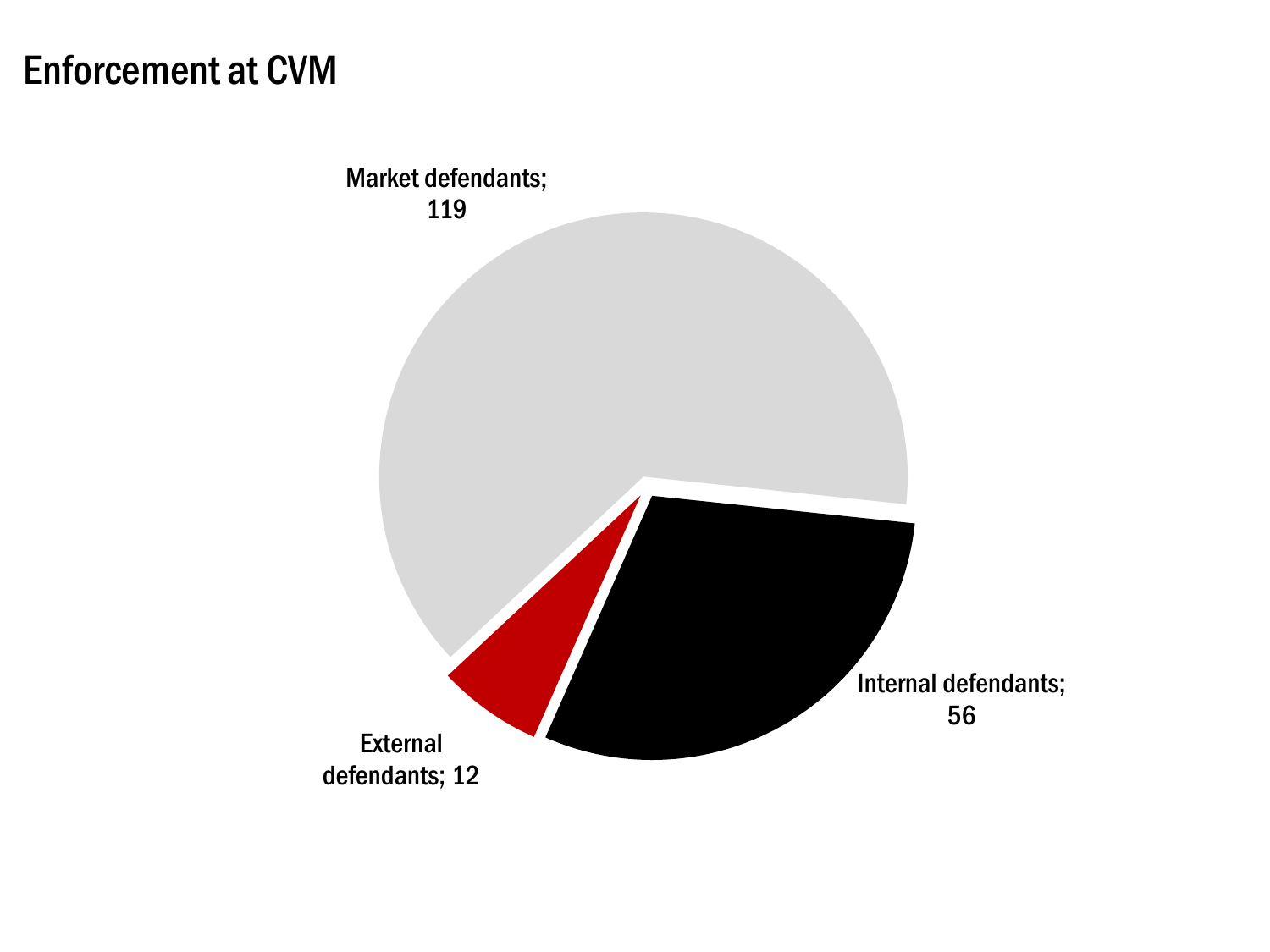# Enforcement at CVM

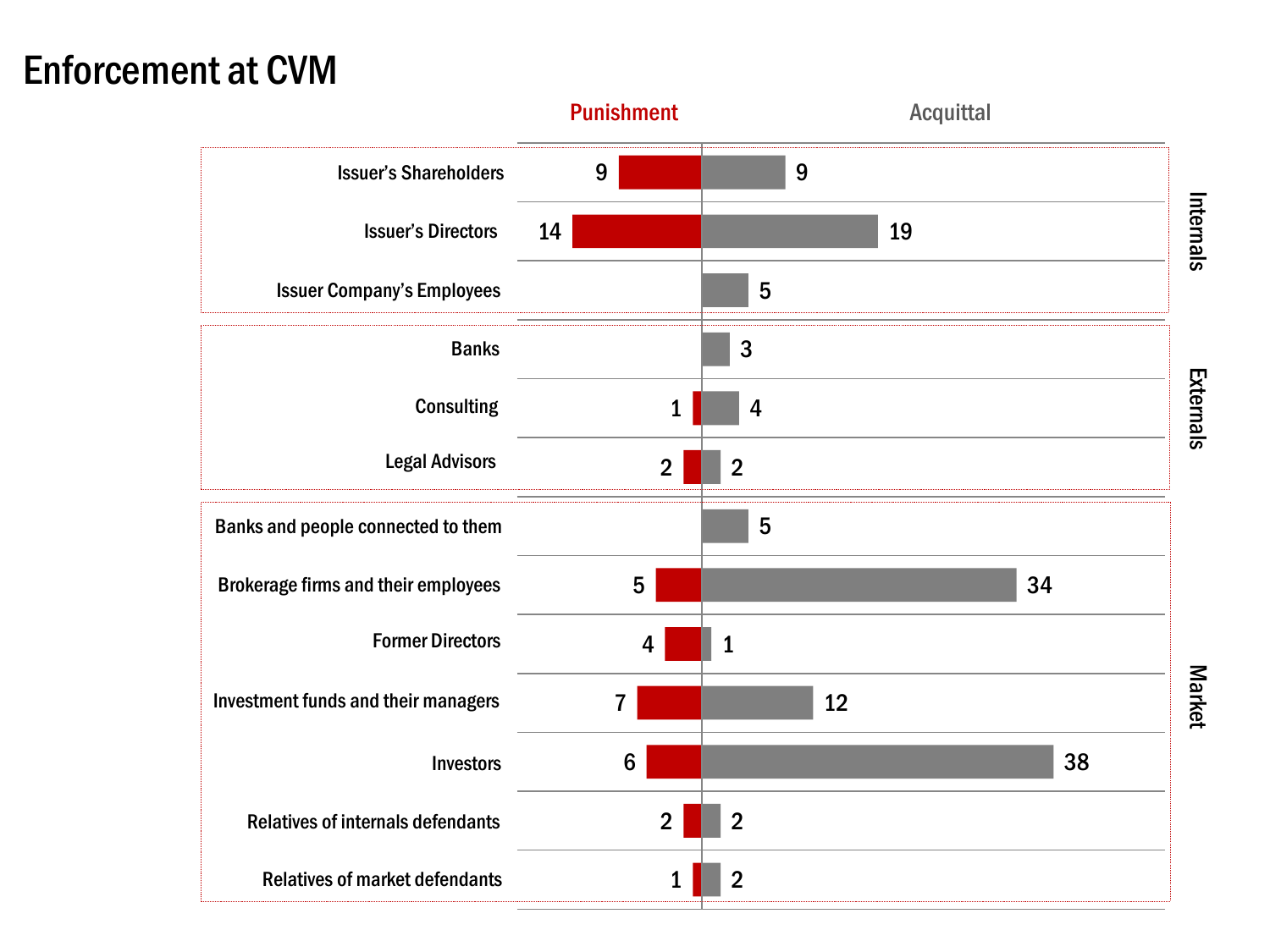# Penalties: criteria to define the pecuniary sanction



"up to treble the profits garined through insider [trading activities](Esqueleto_apresenta%C3%A7%C3%A3o_Fordham.docx)"



"... any profit gained or loss [avoides, up](Esqueleto_apresenta%C3%A7%C3%A3o_Fordham.docx) to twice these amounts"



#### Administrative sphere:

"500,000 BRL, 50% of the amount of securities or irregular transaction or 3 times the economic benefit derived or loss avoided as a result of the offense"

[Criminal sphere:](Esqueleto_apresenta%C3%A7%C3%A3o_Fordham.docx)  imprisionament; fine of up to 3

times the amount of the ilegal advantage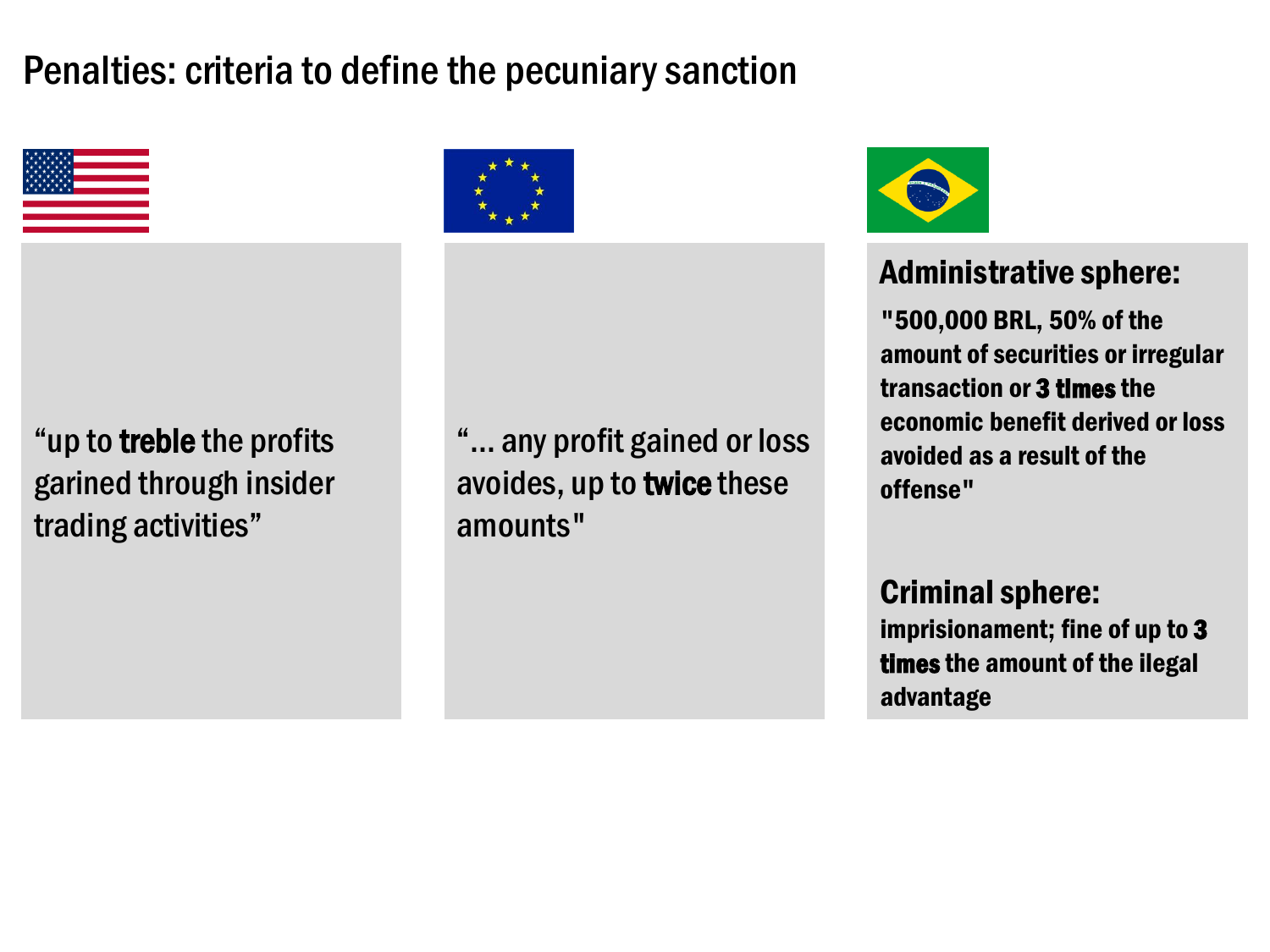# Fines applied by CVM

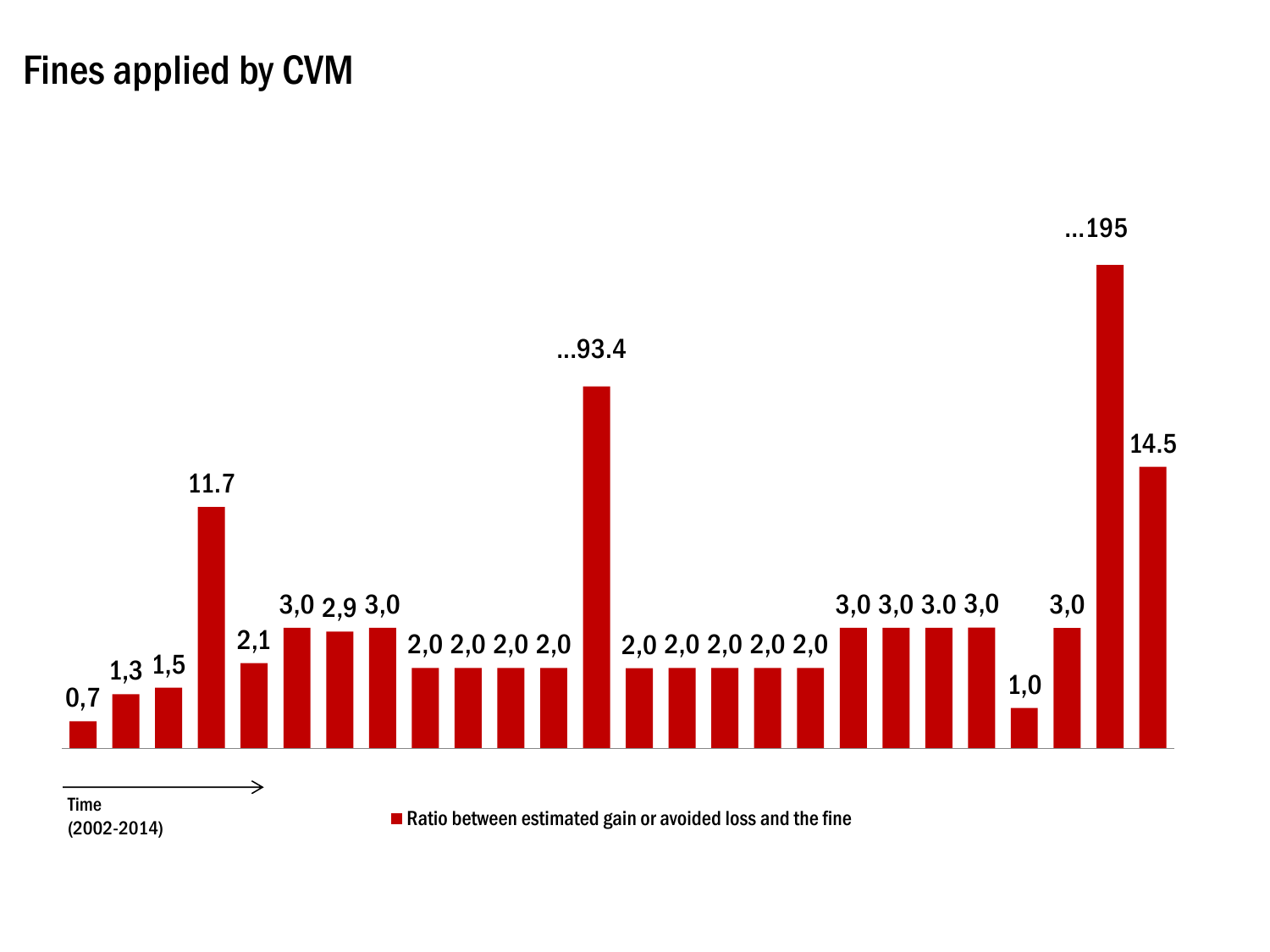#### Gain obtained or loss avoided in insider trading cases



 $\mathcal{L}_{\mathcal{A}}$ ...11.6MM

Time (2002-2014)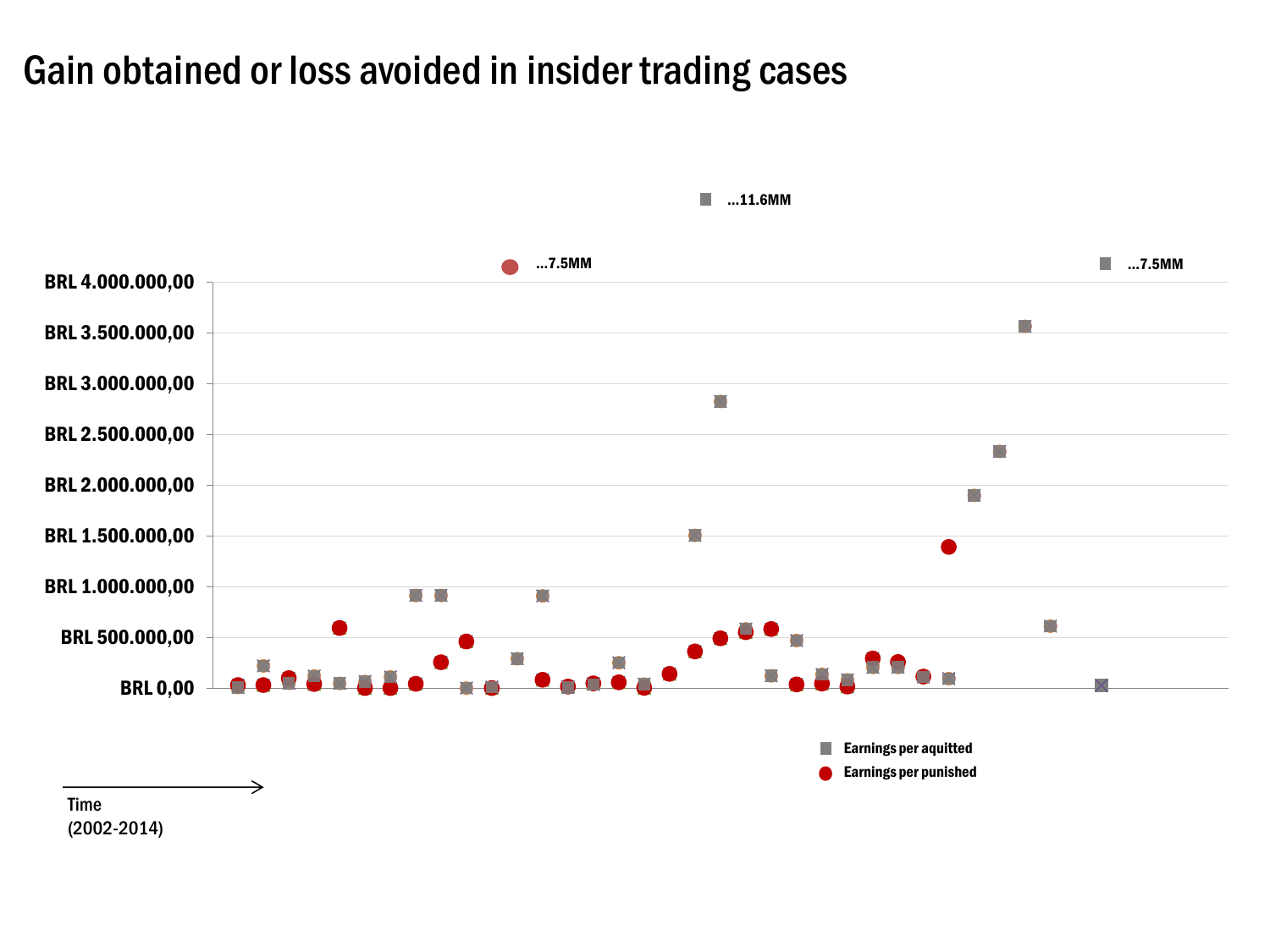# Administrative and criminal sancion: bis in idem?



Possibility of [administrative](Esqueleto_apresenta%C3%A7%C3%A3o_Fordham.docx) and criminal sanctions



No bis in indem (European Court of Human Rights, ["Grand Steven v.](Esqueleto_apresenta%C3%A7%C3%A3o_Fordham.docx) Italty Case")

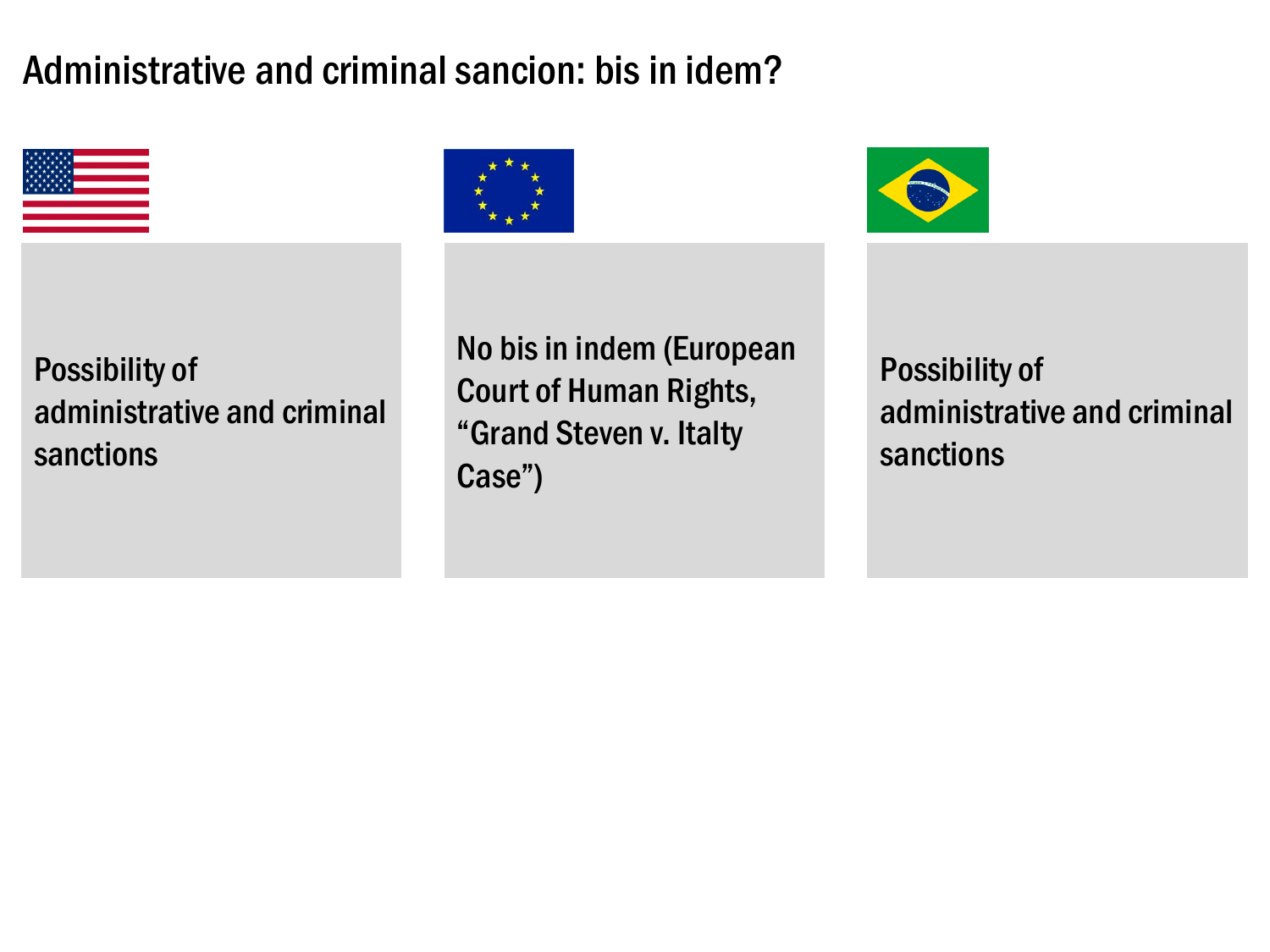## Enforcement in number



"between 2001 and 2006 the SEC brought over 300 insider trading [enforcement](Esqueleto_apresenta%C3%A7%C3%A3o_Fordham.docx) actions against over 600 individuals and entities"(Coffe, apud Ventoruzzo, p. 27)

"in the same period of time, (...)it has been involved in an average of roughtly 55 insider trading cases a year prosecuted by the Department of Justice, resulting in 88 convictions in the six years considered."(idem)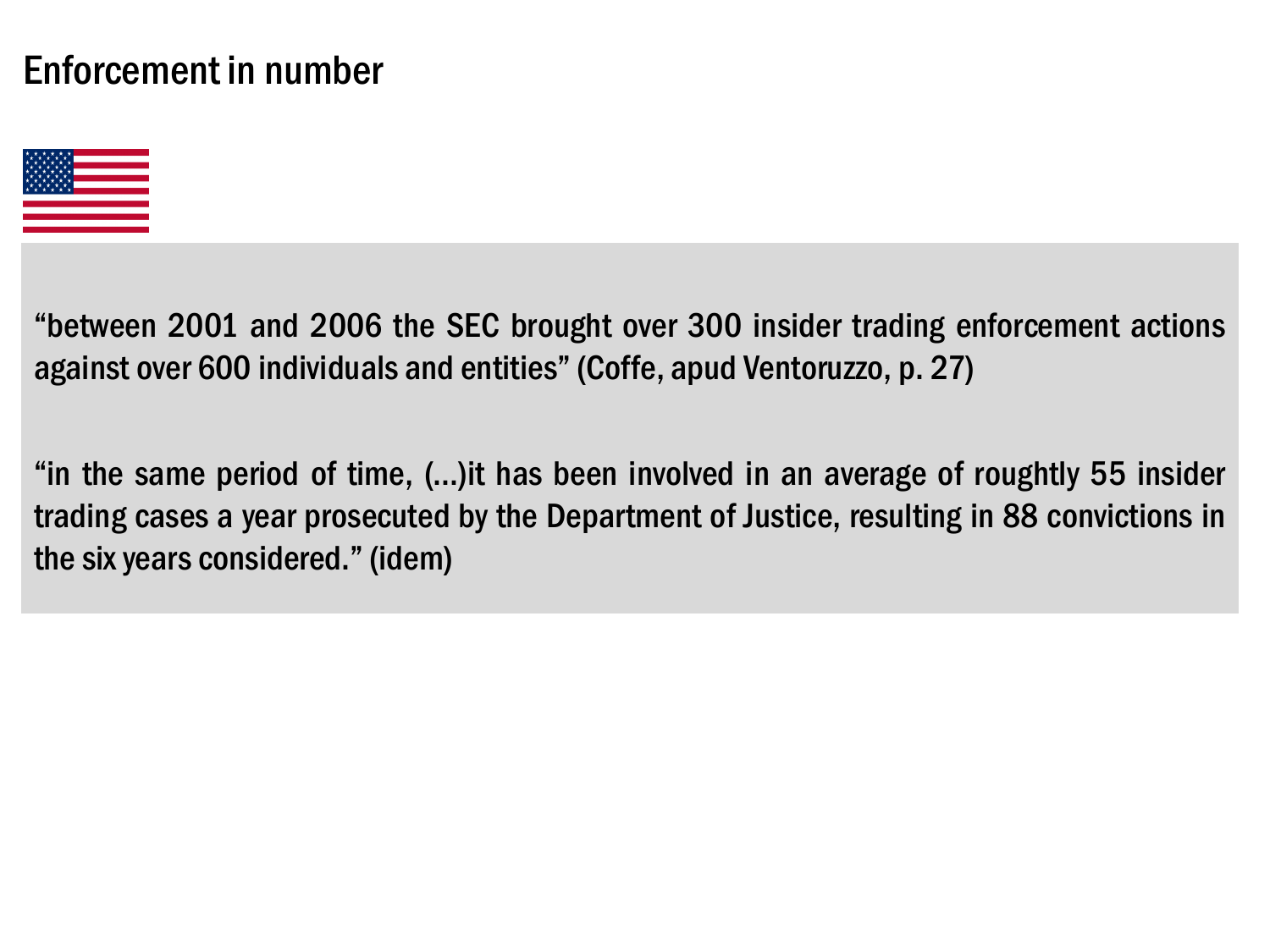#### Enforcement



"from 2001 to 2007 [the U.K. Regulator,](Esqueleto_apresenta%C3%A7%C3%A3o_Fordham.docx) the Financial Securities Agency (FSA) has successfully brought only 8 cases"

"From 2005 and 2012 Consob, the Italian Securities and Exchange Commission, has investigated 25 insider trading cases, an average of approximately 3 cases a year. In 2007 (...) it joined as a private party 12 criminal cases alleging insider trading; of these 12, only 4 resulted in a conviction."

"The German financial supervisory authority, the BanFin, seems more active in prosecuting insider trading: in 2005 it started 54 new investigation, referring 23 cases to prosecutors."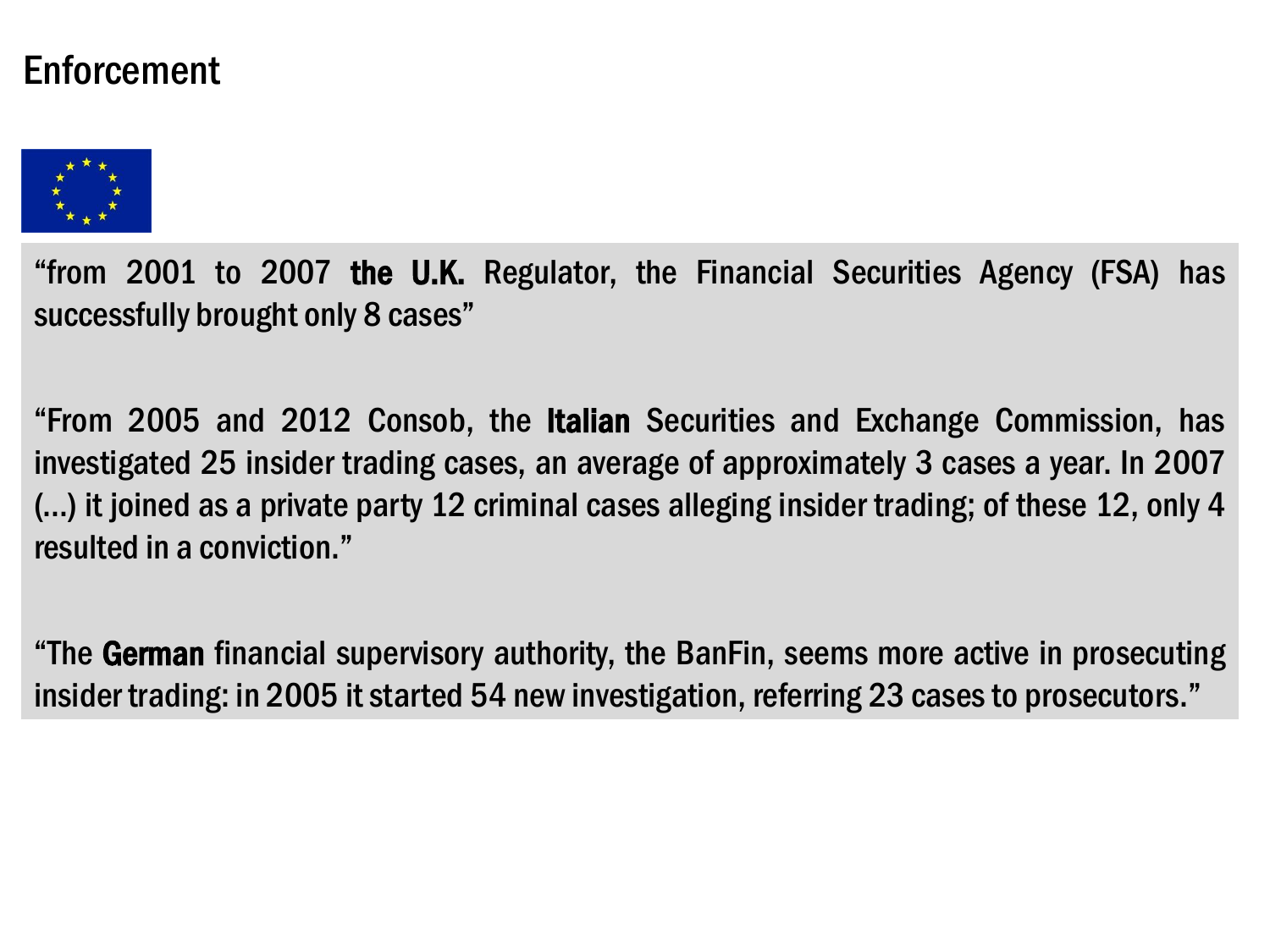# Enforcement





■ Number of insider trading cases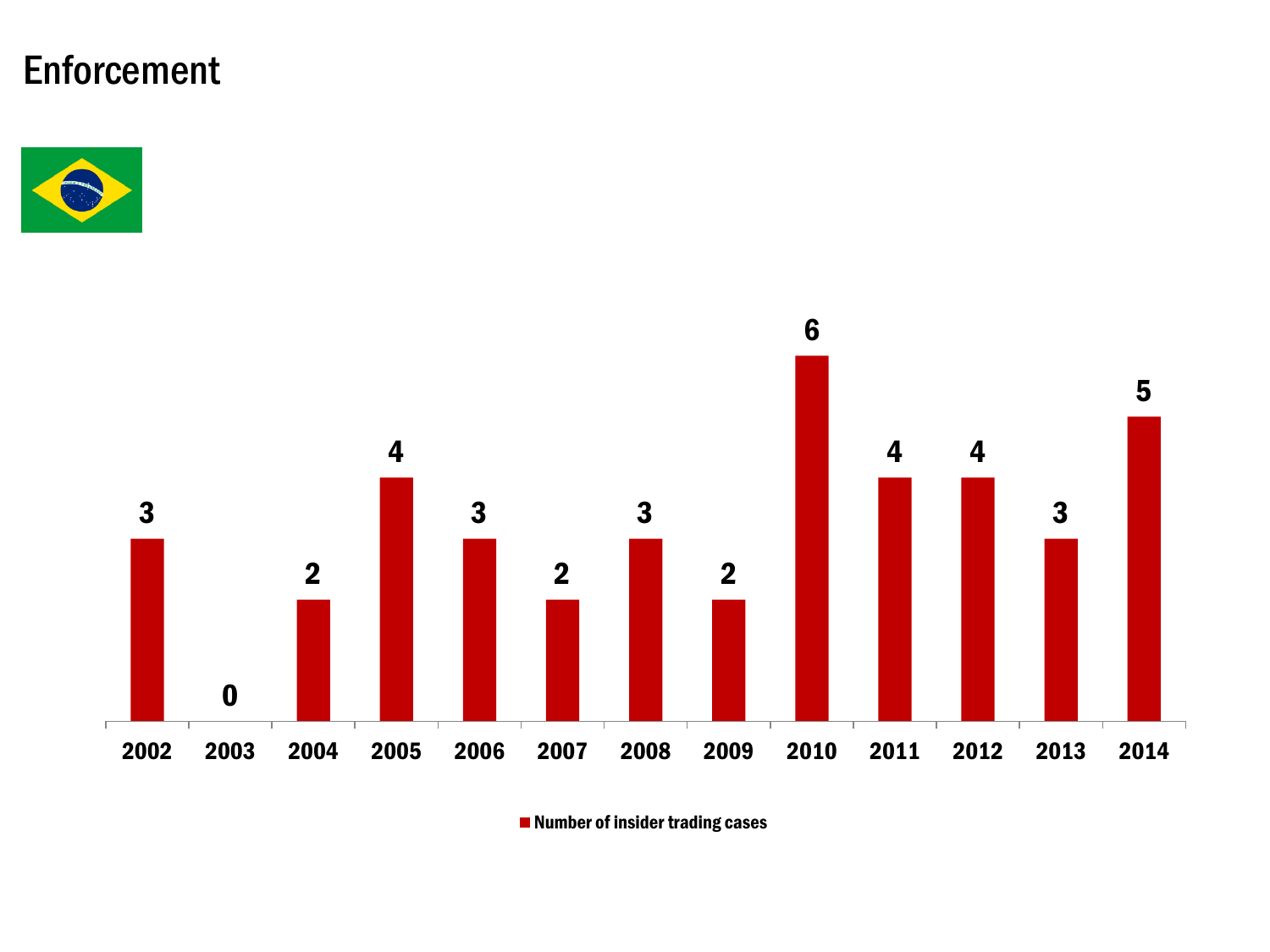Enforcement (Settlements – Termos de Compromisso)





■ Accepted proposals ■ Denied proposals